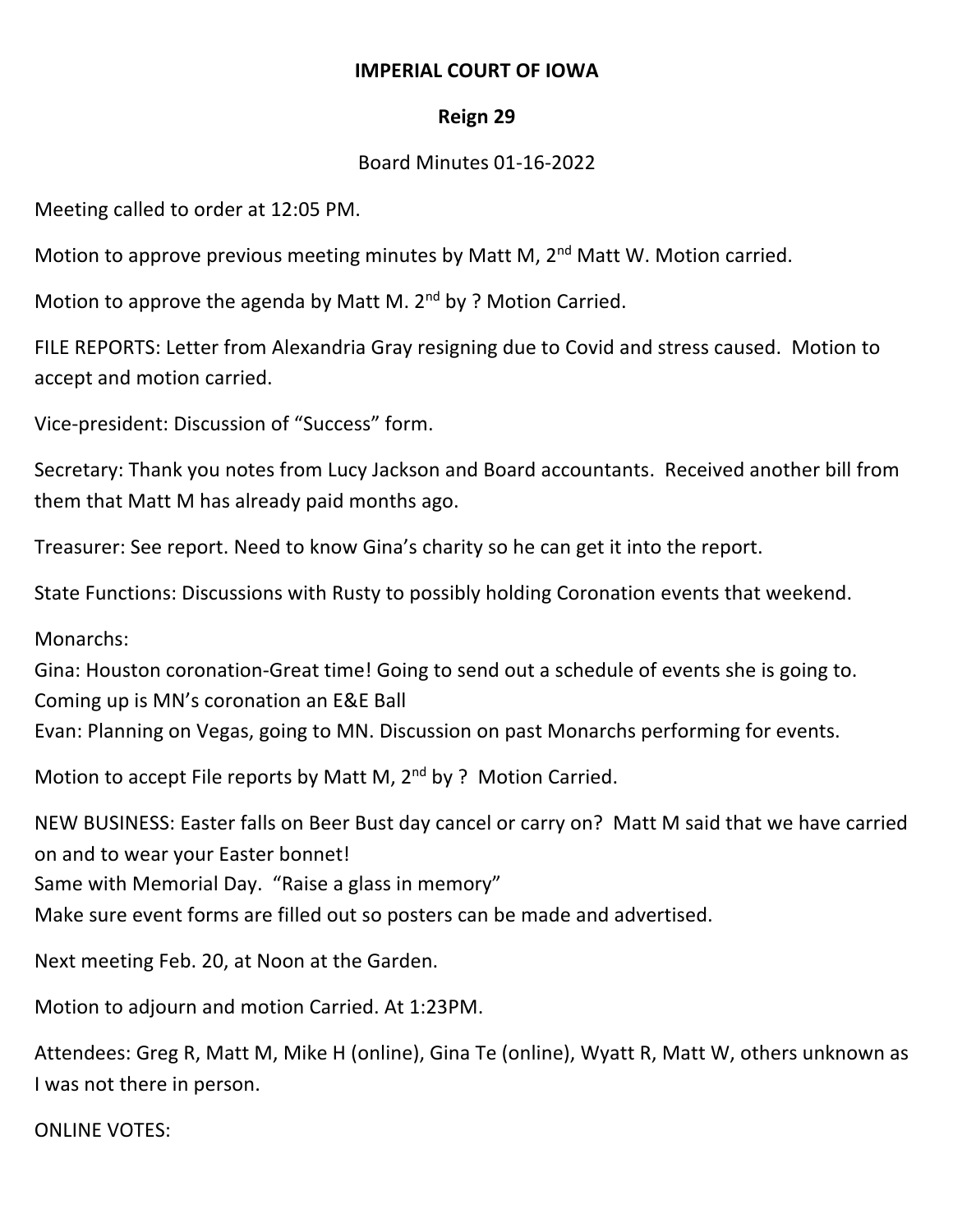\*Jim B. Prunelladeville Garst

January 30 at 5:15 PM ·

I have a dinner and a show planned for March 31st for the scholarships. We would pay the Garden \$10/plate, preselling tickets for \$20, \$25 at the door. Menu is spaghetti and one vegan pasta choice, then marinara (vegan), and Alfredo, chicken and meatballs for meat choices. Tossed salad and garlic bread. I ask for board approval since we pay the Garden for their cut. They are ok with this proposal,

Jerry Byrd approved it. Please move and discuss? Thanks.

M'Iris Aspire Jackson: 2nd

Jim B. Prunelladeville Garst: Anyone? Anyone? Bueller?

Lili Whyte: The motion is to pay the Garden \$10.00 per plate for a dinner show that we charge \$20-25 per plate for. Proceeds towards the scholarship fund. We have a 2nd.

Evian Waters: 2nd

Evian Waters: well Miris 2nd all aye it

J Wyatt S Reicherts: Aye

Jim B. Prunelladeville Garst: aye

Gina Te Micheals: I don't think I can make it but 100% Aye

Lili Whyte: The Ayes have it ... continue

M'Iris Aspire Jackson: Aye......a little late

\*J Wyatt S Reicherts

January 21 at 8:55 PM ·

Good evening ICIA board members. The PRs for Reign 29 have a date of April 9th available to do PR Ball at Kings and Queens in Waterloo. This is also the same night of our regularly scheduled monthly court show at the Saddle. No one has stepped up to host this show yet. Can I hear a motion to cancel the court show to have PR Ball that night?

Lili Whyte: I think you just moved it... Can we have a 2nd?

Evian Waters: 2nd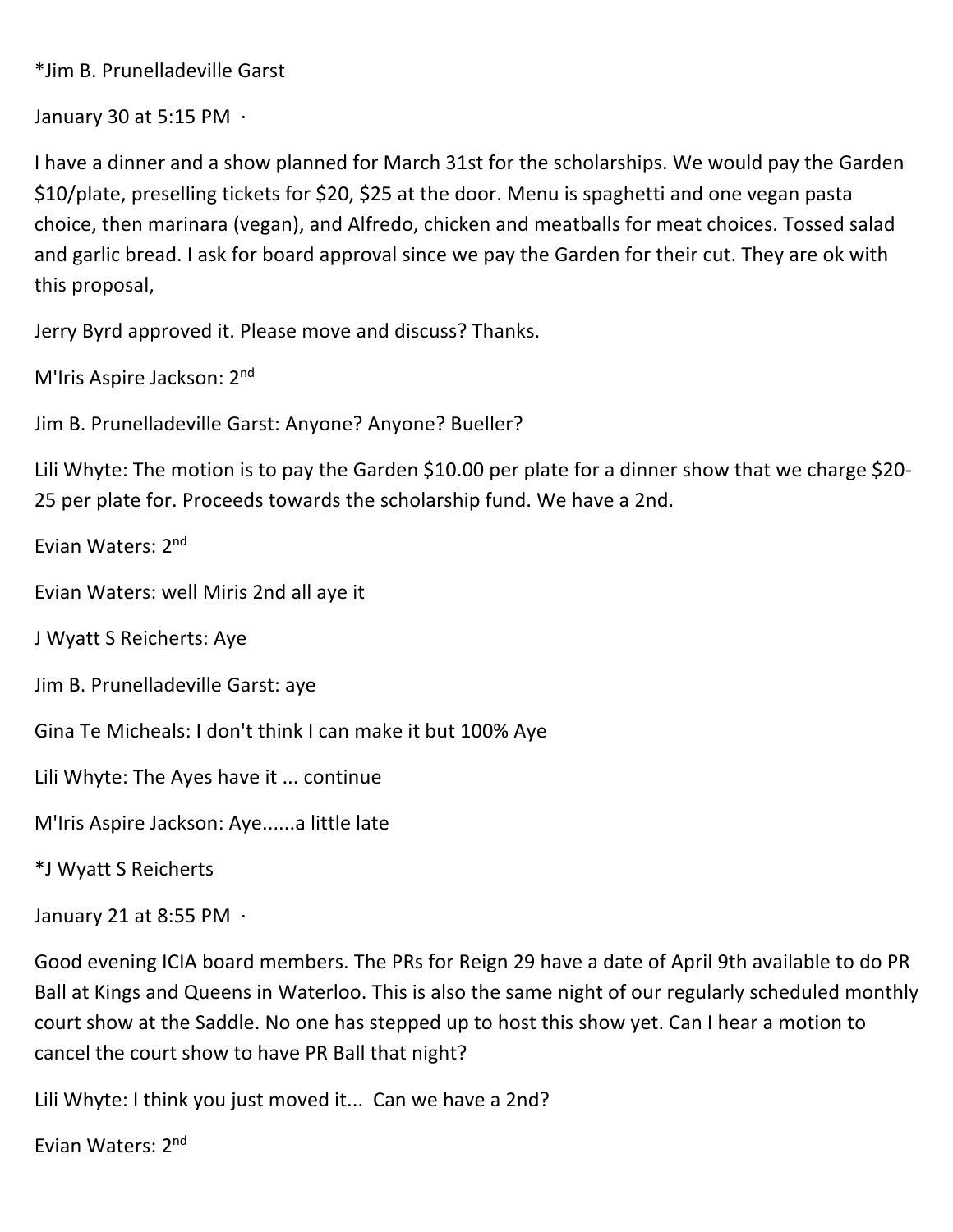J Wyatt S Reicherts: Any opposed?

Lili Whyte: Juanita....my job! LMAO

Lili Whyte: Give them a chance to see it...

M'Iris Aspire Jackson: Have we talked to Saddle about canceling our show? Usually they ain't too happy about that.

J Wyatt S Reicherts: As long as we do so at least 30 days in advance they will be fine with doing so.

Michael Hoksbergen: aye

J Wyatt S Reicherts: Aye

Evian Waters: Aye

Gina Te Micheals: Aye

Jim B. Prunelladeville Garst: Aye

M'Iris Aspire Jackson: Aye

Lili Whyte: Ayes have it

\*Lili Whyte:

 $\cdot$  January 23 at 1:39 PM  $\cdot$ 

Join me in welcoming our newest Board member, Empress XV Jim B. Prunelladeville Garst

\*Lili Whyte: Message from Lexi

· January 23 at 9:38 AM ·

Good Morning, I feel that an explanation is needed. I resigned from the BOD as State Functions chair to protect my mental health. As you may know I lost both of my parents to the COVID pandemic last February. This year has been the most stressful/emotionally taxing thing that has ever occurred. It came to a head for me as I'm getting to the one year anniversary of the passing. I also contracted Covid a second time. The decision to resign was not an easy one but I needed to protect myself. I will make myself as available as I can when the weather changes and as my mental health allows me. Thank you for understanding.

In Service to Community, Court and Crown

I remain